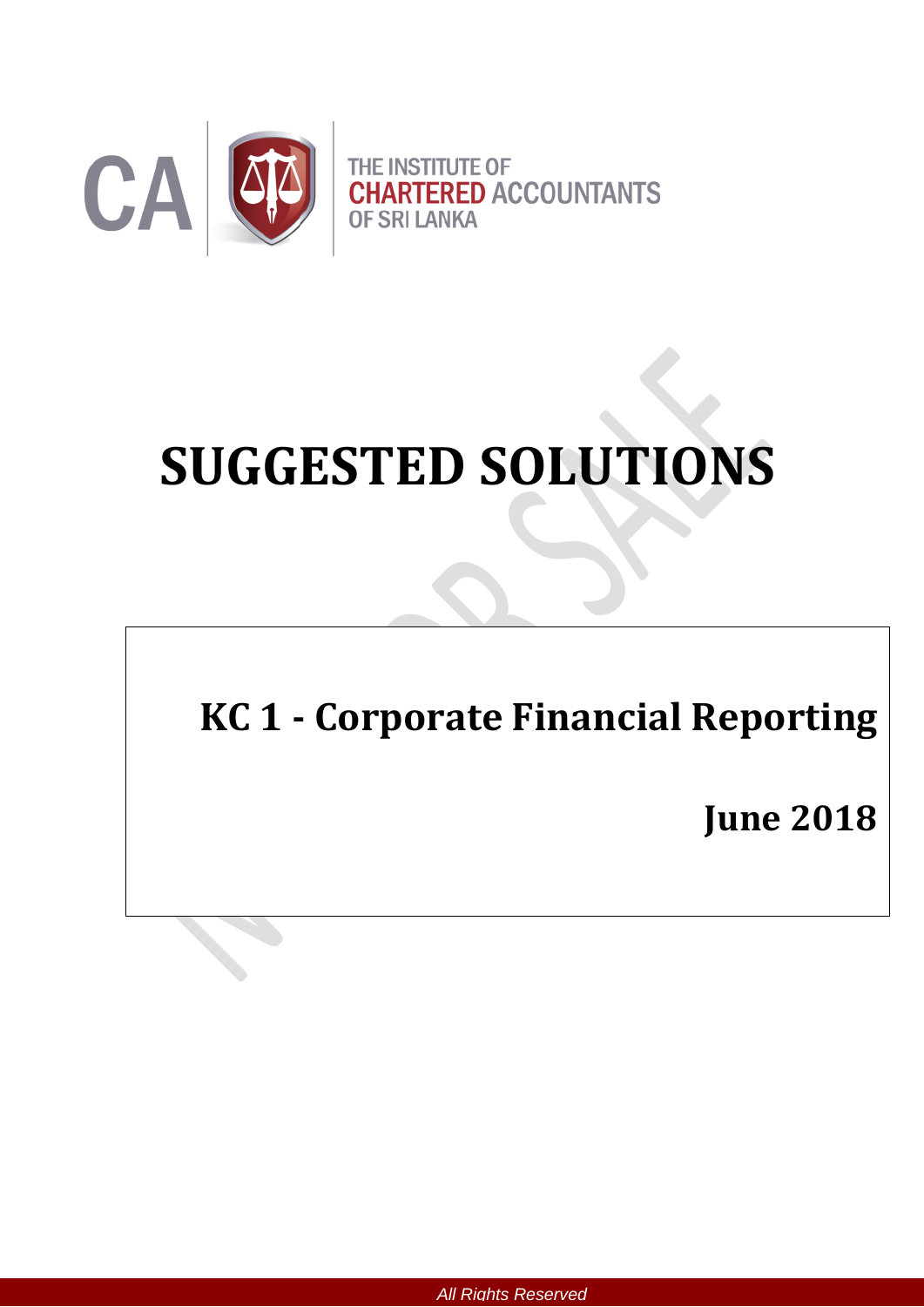#### **Answer 01**

#### Relevant Learning Outcomes/s; 1.1 Level A Study text reference: 242-262, 156-177,298-326

(a) As per LKAS 37, *Provisions, contingent liabilities and contingent assets,* an entity must recognize a provision if, there is a present obligation as a result of the past event, the payment is probable and the amount can be estimated reliably. Further, contingent liabilities are liabilities for which there is an uncertainty with regard to the timing or the amount of the liability.

The fire occurred in BPP's building and subsequently a law suit was filed creating an obligating event to the company. But, till year end there was an uncertainty about the damage to be paid as the company had a possibility of losing the law suit. But, on 10<sup>th</sup> April, ie subsequent to the year end, the lawyers of the company confirmed that the company will lose the case and may become liable for damages claimed.

This satisfies the conditions for a provision due to the following reason:

- 1. The fire and the law suit filed by the owner is the obligating event which arises before the financial statement date.
- 2. The payment is highly probable as the current law suit was unfavorable to BPP.
- 3. Amount can also be estimated reliably as the lawyers confirmed the amount of damages to be paid (80% of the damages claimed).

Hence, a provision must be made in the financial statement rather than a disclosure. Amount of the provision will be LKR 800 million.

The potential insurance claims receivable to cover some of the expenses required to settle a damages can be recognized, only if receipt is virtually certain if BPP settles the damages for the restoration of the historic building. LKAS 37 , *Provisions, contingent liabilities and contingent assets* requires to treat the above receivable separately as an asset. But, it was noted that the company will not receive the claim if it is proven negligent. Hence, the receipt of the claim is not certain even if BPP was ordered by court to pay the damages. Hence, the asset could not be recognized.

The company may also have to disclose the following regarding the provision made:

- A brief description of the provision.
- Indications of major uncertainties and major assumptions on the future events.
- Amounts expected to be reimbursed. This case it is expected to be zero
- A brief description of the nature of the contingent asset
- (b) As per LKAS 36, *Impairment of Assets* cash flows shall be based on the most recent financial budget approved by the management which is the case here for the first five years.

According to para 44 of LKAS 36 *Impairment of Assets* future cash flows of the asset shall be estimated for the asset in its current condition.

Cash flows shall exclude any estimated future cash flows from future restructuring unless management is committed to it. Further, the growth rate beyond the first five years should be steady or declining growth rate unless a higher rate can be justified.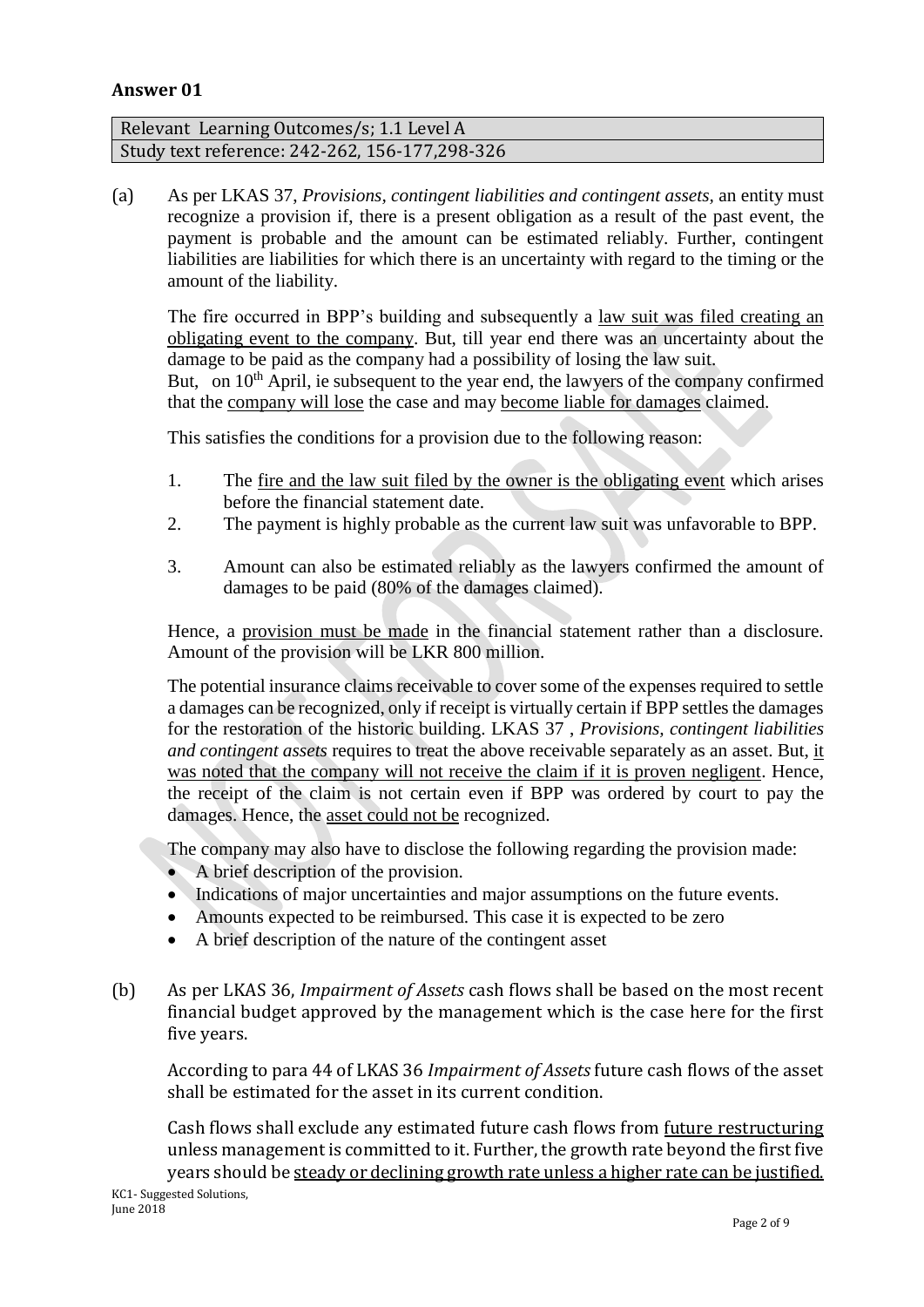Therefore, considering future restructuring if the management is not yet committed to it using a higher growth rate for a subsequent period is not correct*.*

Estimates of future cash flows shall not include cash flows from financing activities. Therefore, loan proceeds cannot be considered in the VIU computation.

Discount rate should reflect the current market assessment of time value of money and risks specific to the asset. However, in this case such risks were not considered since the long term TB rate represents a risk free rate.

Therefore, POP PLC has to revisit the VIU calculation since the factors already considered were inappropriate. Further the company should revisit its impairment assessment as per LKAS 36 with the correctly calculated VIU.

#### (c) Deferred tax computation – John & Co. Ltd

#### Property, plant and equipment

When assets are carried at a revalued amount and the future recovery of carrying amounts will result in taxable economic benefits, the difference between the carrying amount of the revalued asset and its tax base is a temporary difference which results in a deferred tax asset or a liability. This is true even if the entity does not intend to dispose of the asset. Since no equivalent adjustment is required for tax purposes, the tax base is nil.

#### Goodwill

LKAS 12, *Income taxes* does not permit the recognition of deferred tax on initial recognition of goodwill because goodwill is measured as a residual and the recognition of a deferred tax liability would increase the carrying amount of goodwill.

#### Unused tax credits and losses

LKAS 12*,Income taxes* states that when an entity has a history of recent tax losses the entity recognises a deferred tax asset arising from unused tax losses or tax credits only to the extent that the entity has sufficient taxable temporary differences or there is convincing evidence that sufficient taxable profits will be available against which such losses and credits can be utilized*.*

It is not clear in this case whether future taxable profits will be available. Therefore, recognition of a deferred tax asset on tax losses should be limited to the deferred tax liability recognized during the year (i.e. only to the extent of taxable temporary differences available).

The remaining amount for which a deferred tax asset is not recognized should be disclosed in the financial statements.

|                               | Carrying        | <b>Tax</b>      | <b>Temporary</b>                   | <b>Deferred</b> |
|-------------------------------|-----------------|-----------------|------------------------------------|-----------------|
|                               | <b>Amount</b>   | <b>Base</b>     | <b>Difference</b>                  | Tax at          |
|                               |                 |                 |                                    | 28%             |
|                               | <b>Rs. '000</b> | <b>Rs. '000</b> | <b>Rs. '000</b>                    | <b>Rs. '000</b> |
| Property, plant & equipment   | 650,120         | 453,001         | 197,119                            | 55,193          |
| Revaluation gains             | 175,000         |                 | 175,000                            | 49,000          |
| Goodwill                      | 25,700          |                 | 25,700                             |                 |
| Unused tax credits and losses | -               | 372,118         | (372, 118)                         | (104, 193)      |
|                               |                 |                 | $\sim$ $\sim$ $\sim$ $\sim$ $\sim$ |                 |

Accordingly the deferred tax computation should be corrected as follows.

**(Total: 25 marks)**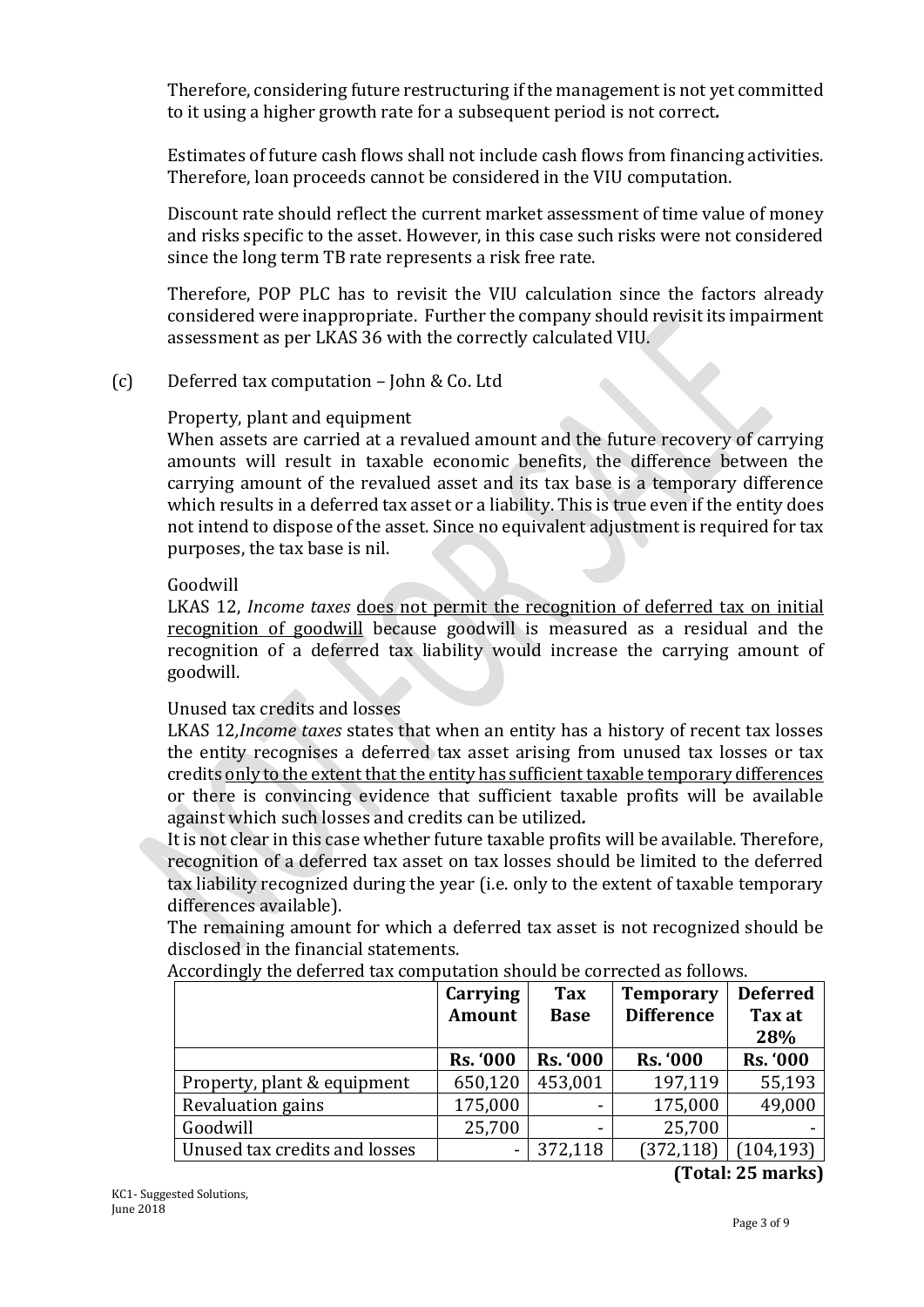#### **Answer 02**

#### Relevant Learning Outcomes/s; 1.1, 4.1 Study text reference: 118-132, 24-35,287-291

#### (a) Bare Land in Colombo 2

As per para 57 (b), an investment property can be transferred to inventory only when there is a change in use evidenced by commencement of development with a view to sale. *(As per para 58 of LKAS 40, Investment property ,when an entity decides to dispose of on investment property without development, it continues to treat the property as an investment property until it is derecognized and does not treat it as inventory*). In this case, just because the management has decided, this property cannot be transferred to inventory without evidence of development. Therefore, as at 31 March 2018, the bare land will be treated as an investment property in the consolidated financial statement**.** The company can continue the valuing of the property at fair value. j

#### Property in Galle

When the property is occupied by the subsidiary company for administrative purpose, the property does not qualify as investment property in the consolidated financial statements since the property is owner occupied by the group. This should be reflected as property, plant and equipment of the group and measured according to the group's accounting policy for property, plant and equipment. No fair value gain can be recognized in profit or loss.

#### Property in Kalutara

There is a change in use of this property on 1 September 2017 i.e. owner occupied property has become an investment property. When an owner-occupied property becomes investment property that will be carried at fair value, LKAS 16 *Property, plant and equipment* should be applied up to the date of change in use. The difference between the carrying amount of Rs. 147.62 million as per LKAS 16 and its fair value of Rs. 170 million should be treated as a revaluation. At the year-end the fair value should be estimated according to the group's accounting policy.

#### Property in Peliyagoda

A property interest that is held by a lessee under an operating lease may be classified and accounted for as investment property, if and only if, the property meets the investment property definition and lessee uses the fair value model. Since the lessee has sublet the property, the property meets the definition of investment property**.** However, as this property is measured at the total lease rentals paid to the lessor up front less the accumulated amortization, it appears that the fair value model has not been applied. Therefore, this property cannot be classified as investment property.

(b) The code requires the Board, at least annually to assess the performance of the CEO. In doing this, at the commencement of every fiscal year, the Board in consultation with the CEO should set objectives of the company and reasonable financial and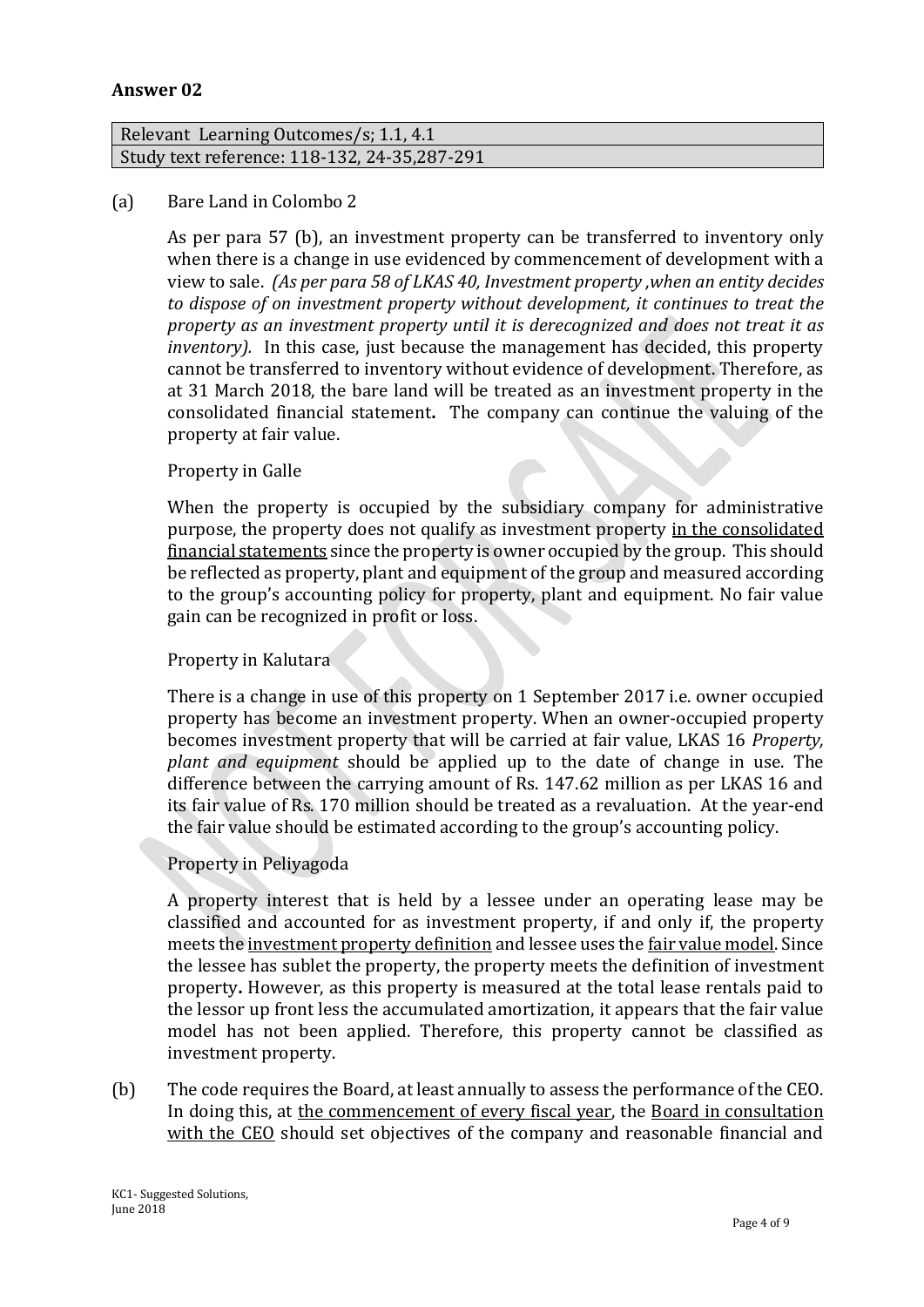non-financial targets that should be met by the CEO during the year. As in this case, the Board should not do targets setting in the middle of the year.

The performance of the CEO should be evaluated by the Board at the end of each fiscal year to ascertain whether the targets have been met and whether any failure to achieve such targets was reasonable.

(c) As per SLFRS 15, *Revenue from contracts with customers* (para 22) an entity should identify goods or services promised in a contract with a customer and should identify each promise as a performance obligation. In doing this, it is required to assess whether each good and service is distinct.

As per para 27, a good or service that is promised to a customer is distinct if both of the following criteria are met:

- (i) the customer can benefit from the good or service either on its own or together with other resources that are readily available to the customer (i.e. the good or service is capable of being distinct); and
- (ii) The entity's promise to transfer the good or service to the customer is separately identifiable from other promises in the contract (i.e. the good or service is distinct within the context of the contract).

In this case the first criteria is met as BEL and its competitors regularly sell many of these services separately to other customers.

However, the second criteria is not met as promise to transfer the good or service to the customer is not separately identifiable from other promises in the contract (i.e. the promise in the contract is to build an apartment complex, not to sell each of the goods and services mentioned).

Therefore, BELL should account for all the goods and services in the contract as a single performance obligation.

#### (d) Unquoted equity

Even though the share price of a similar quoted company was used as inputs to the valuation technique in measuring the fair value, risks associated with each company can be different. Therefore an adjustment to the value derived is required, as in this case a 25% adjustment was made for non-marketability. A 25% adjustment is considered to be significant. Therefore inputs for the asset is not observable and this should be classified as a level 3 fair value measurement.

#### Investment in Treasury bills

Inputs used (yield curve and interest rates) are observable. Therefore this is a level 2 fair value measurement.

#### Investment properties

Prices of recent market transactions of properties in the same area cannot be considered as quoted prices for the asset. This should be classified as a level 3 fair value measurement as significant adjustments were made to the prices.

#### **(Total: 25 marks)**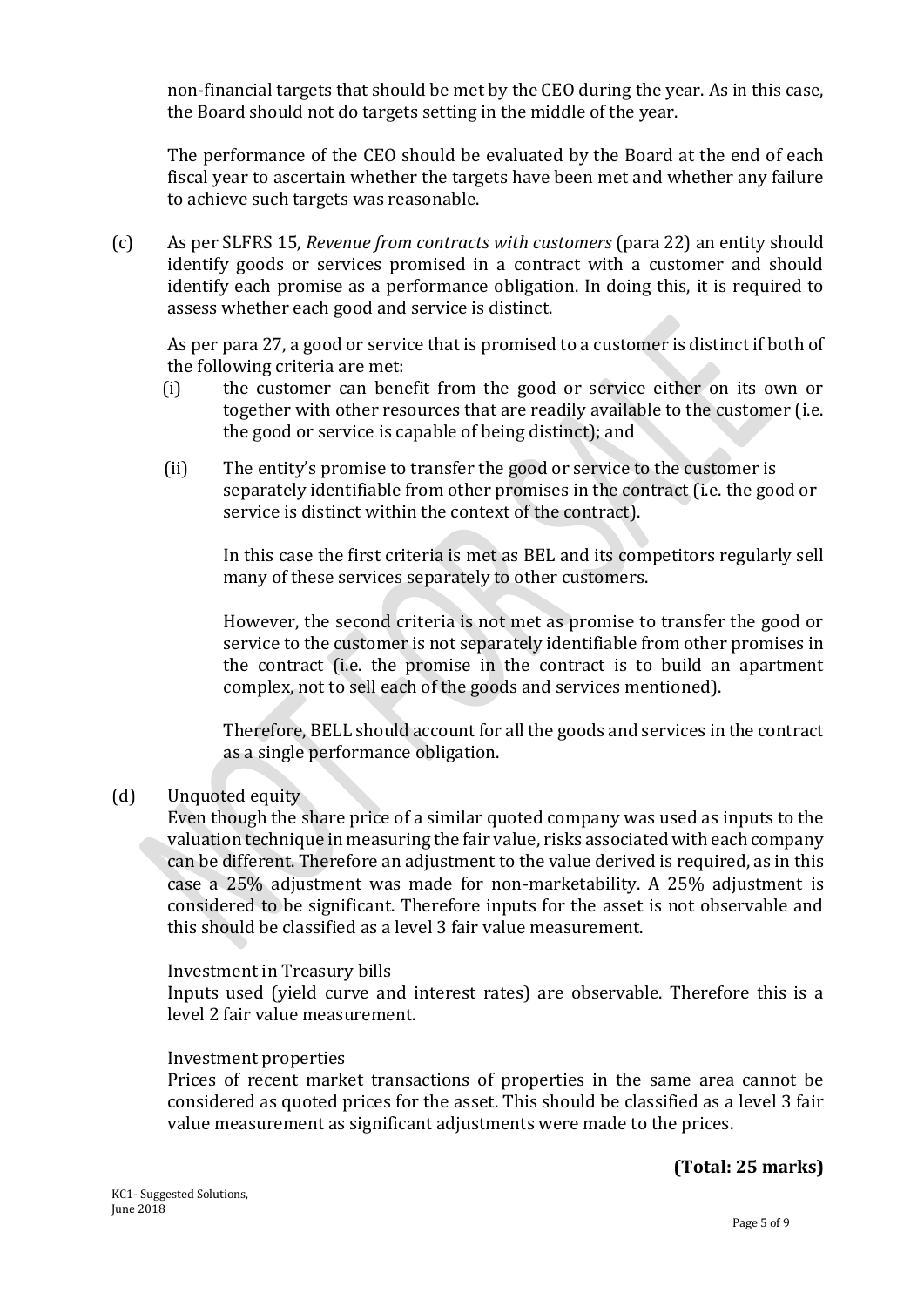#### **Answer 03**

| Relevant Learning Outcomes/s; 2.1, 2.2, 1.1, 1.3, 5.1  |  |
|--------------------------------------------------------|--|
| Study text references: 557-569,468 -476, 13-20,728-750 |  |

#### (a)

(i) Currently the Joint Venture (JV) is accounted as a Joint Venture and it is equity accounted. With additional equity being contributed and majority board representation by ETD PLC, joint control may no longer be present. The Joint Venture may be controlled by ETD PLC, and as a result it will be a subsidiary.

In order for you to control an investee, you must be exposed, or must have rights to variable returns from its involvement with the investee and has the ability to affect those returns through your power over the investee. Since ETD PLC has majority board representation and management of the Joint Venture will be with ETD PLC, control is with ETD PLC.

When an existing JV is made a subsidiary, it amounts to a step acquisition. Since ETD PLC had a non-controlling equity investment in the Joint Venture immediately before obtaining control, ETD PLC re-measures that previously held investment at its acquisition-date fair value and recognises any resulting gain or loss in profit or loss.

|                                      | <b>Rs.'000</b>        |                                      |
|--------------------------------------|-----------------------|--------------------------------------|
| <b>Non-Current Assets - ETD PLC.</b> | 7,321,863             |                                      |
| (-) Investment in Joint Ventures     |                       | $(2,241,551)$   JV recognized in ETD |
|                                      | 5,080,312             |                                      |
| 100% of the JV NCA                   | 4,500,000   FV of NCA |                                      |
| Goodwill (W1)                        | 559,842               |                                      |
| <b>Total NCA</b>                     | 10,140,154            |                                      |

|                                          | <b>Rs.'000</b> |
|------------------------------------------|----------------|
| <b>Equity &amp; Reserves - ETD PLC</b>   | 7,278,118      |
| Profit on disposal of Joint Venture (W2) | 399,397        |
| Minority Interest (4,401,580*30%)        | 1,320,474      |
|                                          | 8.997.989      |

| <b>W1 Goodwill Calculation</b>                      |                      | <b>Rs. '000</b> |
|-----------------------------------------------------|----------------------|-----------------|
| Purchase consideration to acquire control of JV 10% |                      | 1,000,000       |
| NCI FV as at that date                              | $(30\% * 4,401,580)$ | 1,320,474       |
| FV of initial investment                            | $(60\% * 4,401,580)$ | 2,640,948       |
|                                                     |                      | 4,961,422       |
| FV of assets acquired                               |                      | (4,401,580)     |
|                                                     |                      |                 |
| Goodwill                                            |                      | 559,842         |
| ggested Solutions,                                  |                      |                 |

#### (ii)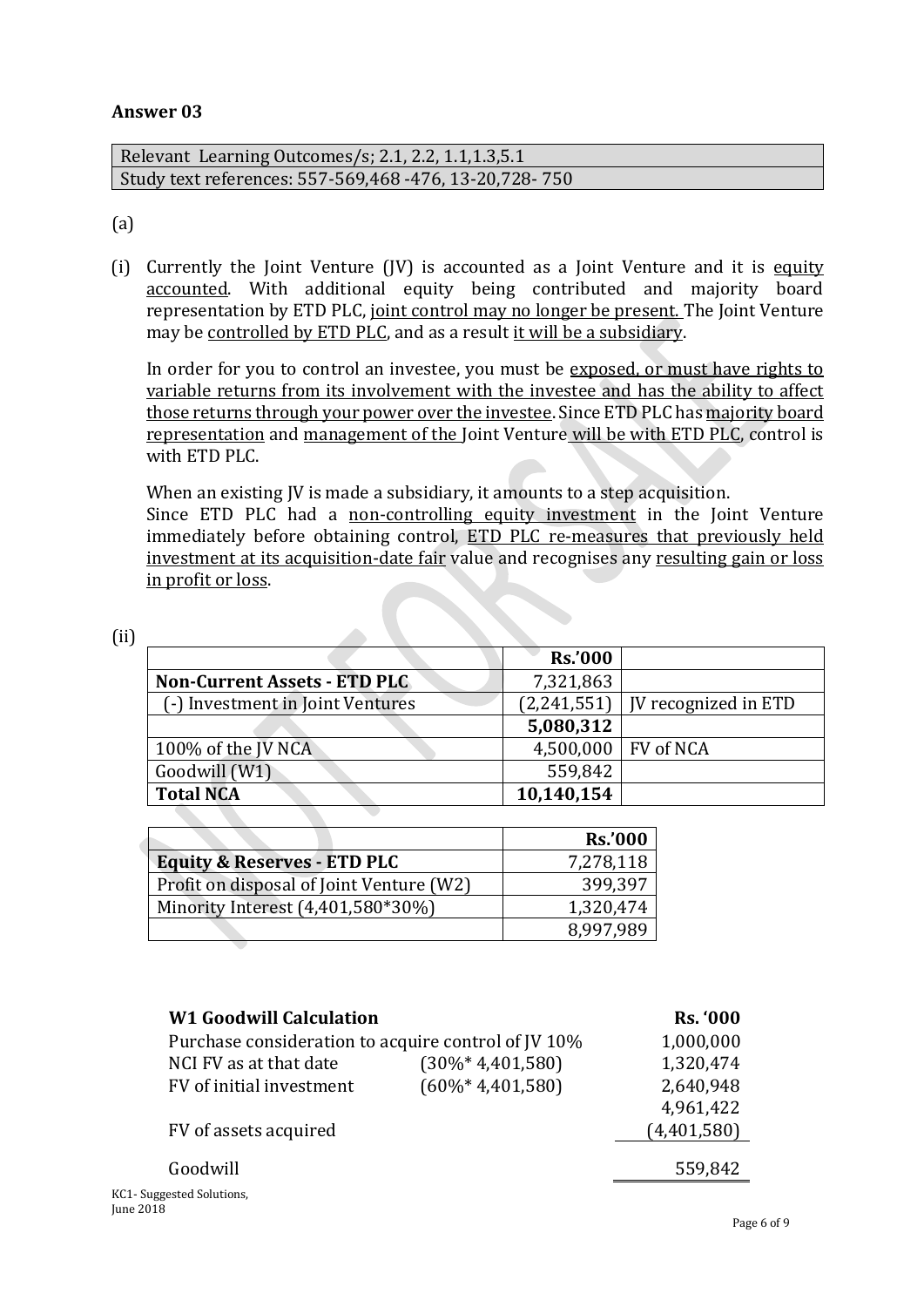| W <sub>2</sub> Profit on disposal of Joint Venture                     | <b>Rs. '000</b> |
|------------------------------------------------------------------------|-----------------|
| Existing equity amounted<br>Joint venture<br>Fair value of the initial | 2,241,551       |
| investment                                                             | (2,640,948)     |
|                                                                        | 399,397         |

As per the proposed acquisition, non-current asset of the group will increase by 38% and Equity and reserves by 23%. However, the profit in the income statement will further decline as the consolidate income statement will reflect the entire loss of the newly acquired subsidiary. The board must note that the increase in reserves is due to a Minority Interest being held at fair value, and this amount is not attributable to the equity holders of ETD PLC.

(b) The proposed merger will be a transaction scoped under Statement of Recommended Practice (SORP) for merger accounting for common control combinations. Under the merger the controlling party does not change. Hence, it is a common control transaction. Common control transactions are scoped out of SLFRS 3, *Business Combinations*.

Generally no goodwill is recognized under common control acquisitions. The financial numbers of the two companies will be consolidated and carried forward in the merged balance sheet.

- (c) Under SLFRS 16, *Leases* the lessee will be impacted. The impact would be that all leases more than 12 months will need to be recorded on the balance sheet. The lease liability discounted will be recorded, and a right of use (ROU) asset will be recorded. The ROU will be amortised over the lease period. The lease liability will be unwound to record an interest expense in the income statement.
- (d) Identification of segments the note provides segments based on the separate entities which is not appropriate. The standard requires determination of segments by determining the smallest components of the business for which information about profit is presented for use by the entity's chief operating decision maker (sometimes referred to as 'CODM'). CODM function requires allocating resources and assessing performance of the operating segments.

A feature of an operating segment is the potential for revenue generation rather than actually earning revenues in the reporting period.

- (e) According to section 320 of code of ethics, a professional accountant in business shall take reasonable steps to maintain information for which the professional accountant in business is responsible in a manner that:
	- (i) Describes clearly the true nature of business transactions, assets, or liabilities;
	- (ii) Classifies and records information in a timely and proper manner; and
	- (iii) Represents the facts accurately and completely in all material respects.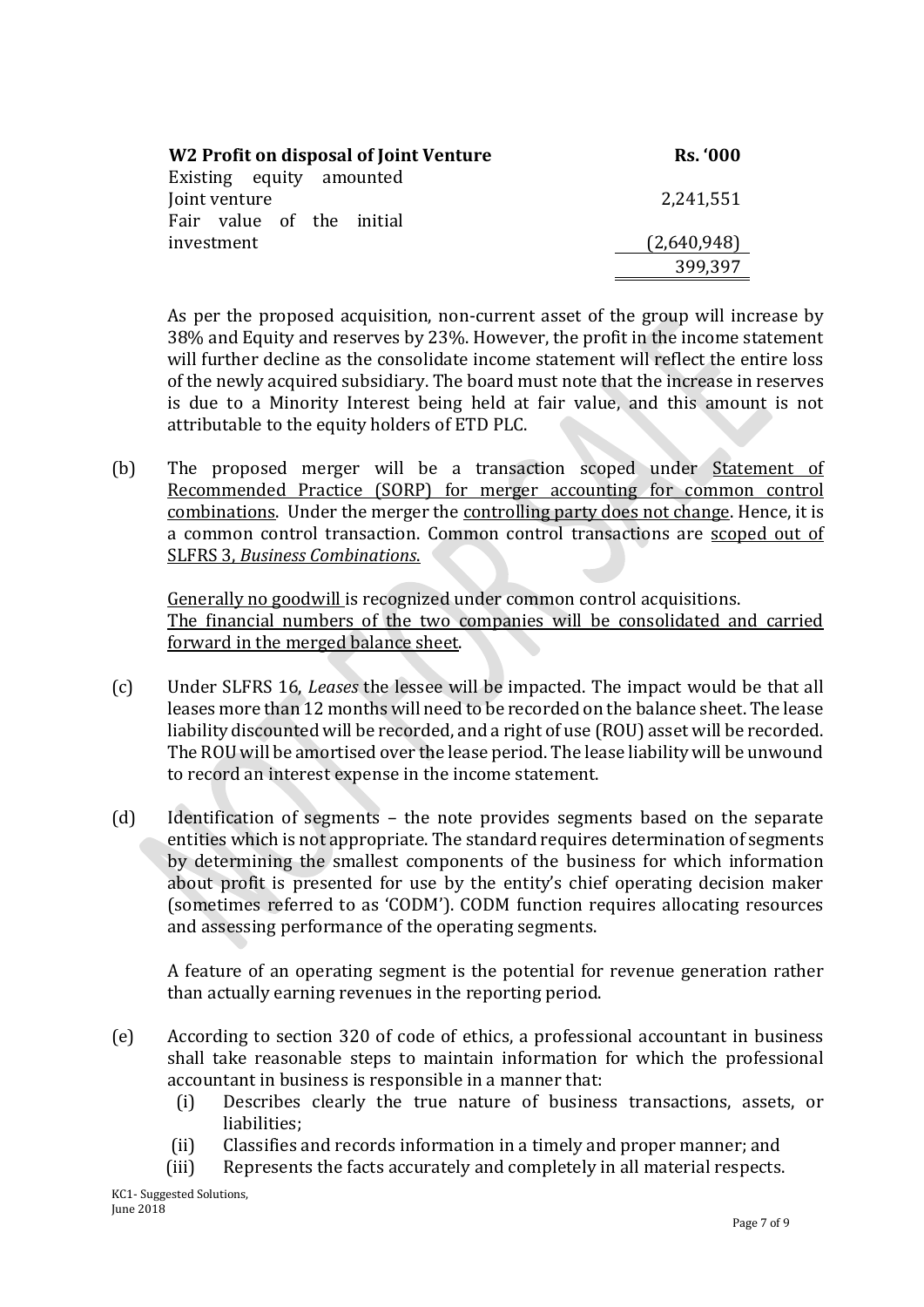As per the code of ethics of CA Sri Lanka the principle of integrity imposes an obligation on all professional accountants to be straight forward an honest in all professional and business relationships.

According to the given scenario it is a significant threat as the amounts are material and it is a non-compliance with LKAS 24 *Related party disclosures*. As such, a professional accountant should not be associated with reports where they believe that the information contains materially false or misleading statements.

 $(f)$   $(i)$ 

|          | ET Finance PLC (ETF PLC) | USB PLC |
|----------|--------------------------|---------|
| EPS      | 5 Q1                     |         |
| PE ratio |                          |         |

- The EPS of ETF PLC is much lower compared to USB PLC. Performance of ETF PLC could have been much lower if they have recognized the correct valuation of the loan portfolio in the financial statements. EPS is typically used by analysts and traders to establish the financial strength of a company. Hence, based on EPS, USB PLC is a better investment.
- PE ratio is much lower compared to USB PLC. A high PE ratio generally indicates increased demand because investors anticipate earnings growth in the future. Hence, USB PLC is more attractive to its investors. However, before taking the decision, it should be ensured that stock prices are based on reliable earnings estimates.
- The Net interest margin of USB PLC is higher compared to ETF PLC. However you need to evaluate the components of interest income as USB PLC includes other income as well in the finance income. On the other hand, even if ETF PLC included other operating income to compute net interest margin, the ratio does not change as the other operating income is not very significant. Hence, USB shows better performance*.*
- (ii) Other factors to be considered:
	- 1. Growth strategy (past & future) should be looked at. For example, the reason behind including fees and commission under "finance income". The variations in product strategy may drive this.
	- 2. Future expansion plans and capacity needs to be looked at. (Conservative vs aggressive)
	- 3. An evaluation of non-performing loans ratio is useful, in order to analyze the loan portfolio of the company.
	- 4. Corporate Governance of the company
	- 5. The caliber of the senior management
	- 6. There could be different accounting policies and estimates may be adopted by the two companies
	- 7. Companies may follow different financing strategies and non-financing strategies for HR, Marketing etc.

#### **(Total: 50 marks)**